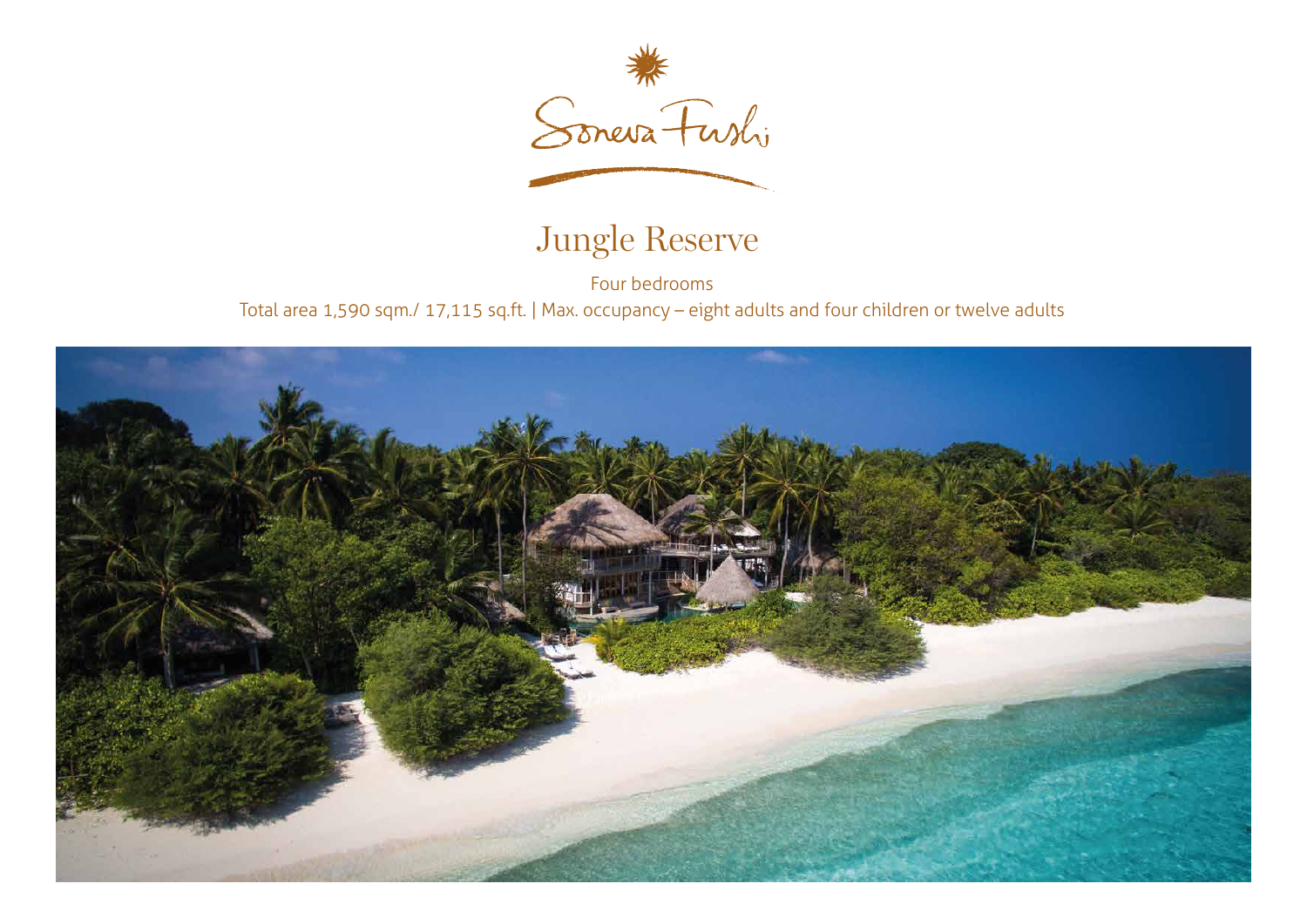

We created this very special Jungle Reserve, a sprawling villa engulfed by the dense green forest.

The immense reserve surrounds you in nature while offering up caverns and terraces of luxurious space: three sumptuous bedrooms, huge open-air garden bathrooms, an indoor lounge with a dining table for up to 10 and a separate outdoor sunken dining table just as large, an in-villa wine cellar, full kitchen, library, and your private spa suite with couple's treatment room, gym, sauna and steam facilities.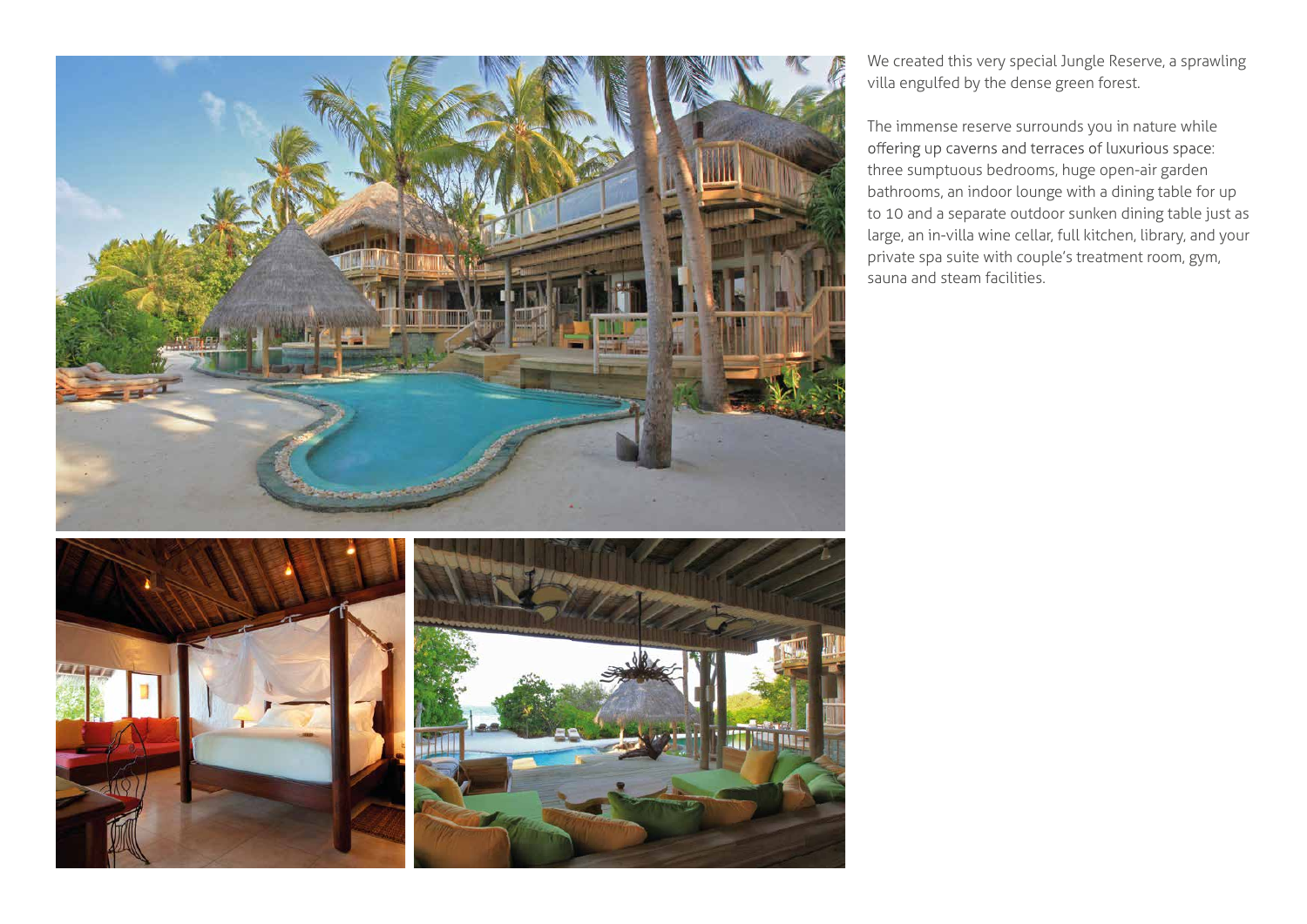



## **All the luxurious details**

- Four spacious bedrooms with king size beds
- Master bedroom suite with outdoor and indoor bathroom, dressing room and its own private sala
- Guest bedroom suite with outdoor and indoor bathroom, dressing room and additional daybed
- Additional guest bedroom suites with private bathroom and dressing room
- Large sitting room with two daybeds with 55 inch Sony plasma TV
- Private pool in addition to a smaller children's pool
- Dining room with 10 chairs
- In-villa wine cellar
- Three luxurious open-air private garden bathrooms, large bathtubs and separate showers
- Private outside sitting area with sun loungers and direct access to beach
- Fully fitted kitchen •
- Spa suite with couples treatment room, massage beds and stereo system with surround sound speakers and bathroom with blitz shower, private sauna and separate steam room
- Gym with two yoga mats, two fit balls, two • therabands, two exertubes, dumbbells, treadmill , weighing scale refrigerator and relaxation area with daybed
- Sunken outdoor dining table seats ten people
- Private office with library •
- DVD player and Bose Hi-fi system with docking • station for personal iPods
- Bicycles are provided for all villas
- Wi-Fi connection is provided in villa on request
- Barefoot Butler service for all villas
- IDD telephones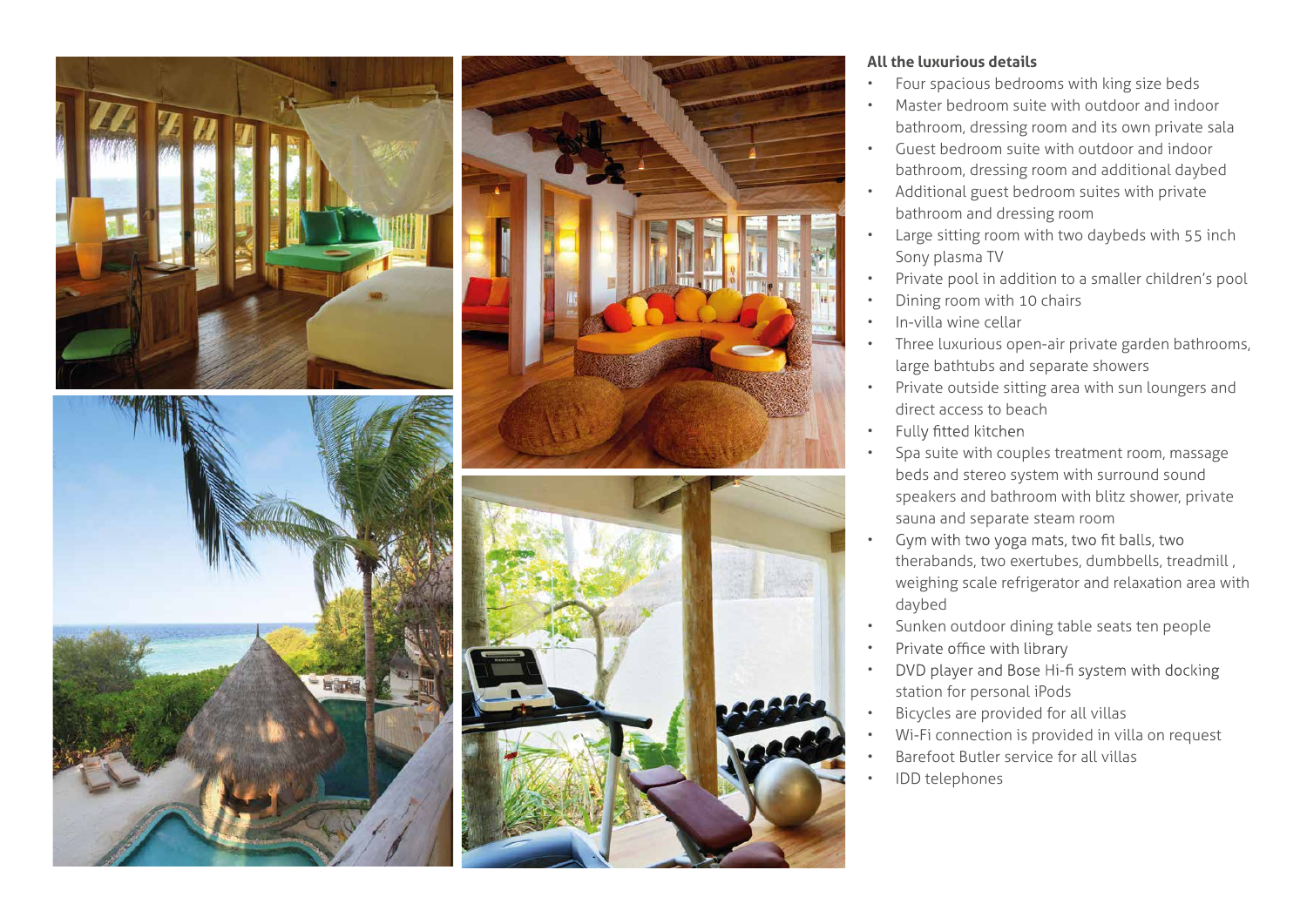

| A  | Entrance                   | $\overline{\phantom{a}}$ | Wine Cellar          |
|----|----------------------------|--------------------------|----------------------|
| B  | <b>Guest Suite 1</b>       | K                        | Kitchen              |
|    | B1 Daybed                  | L                        | <b>Master Suite</b>  |
|    | B <sub>2</sub> Bedroom     |                          | L1 Sala              |
|    | <b>B3 Dressing Room</b>    |                          | L2 Bedroom           |
|    | B4 Bathroom                |                          | L3 Dressing Room     |
|    | <b>B5 Outdoor Bathroom</b> |                          | L4 Bathroom          |
| C  | Pool                       |                          | L5 Outdoor Bathroom  |
| D  | TV Lounge                  |                          | L6 Swing             |
| Ε  | Library                    | М                        | <b>Spa</b>           |
| F  | Sunken Seating             |                          | M1 Gym               |
| G  | Children Pool              |                          | M <sub>2</sub> Sauna |
| H. | Relaxing Area              |                          | M3 Steam             |
|    | Dining Room                |                          | M4 Outdoor Bathroom  |
|    |                            |                          |                      |